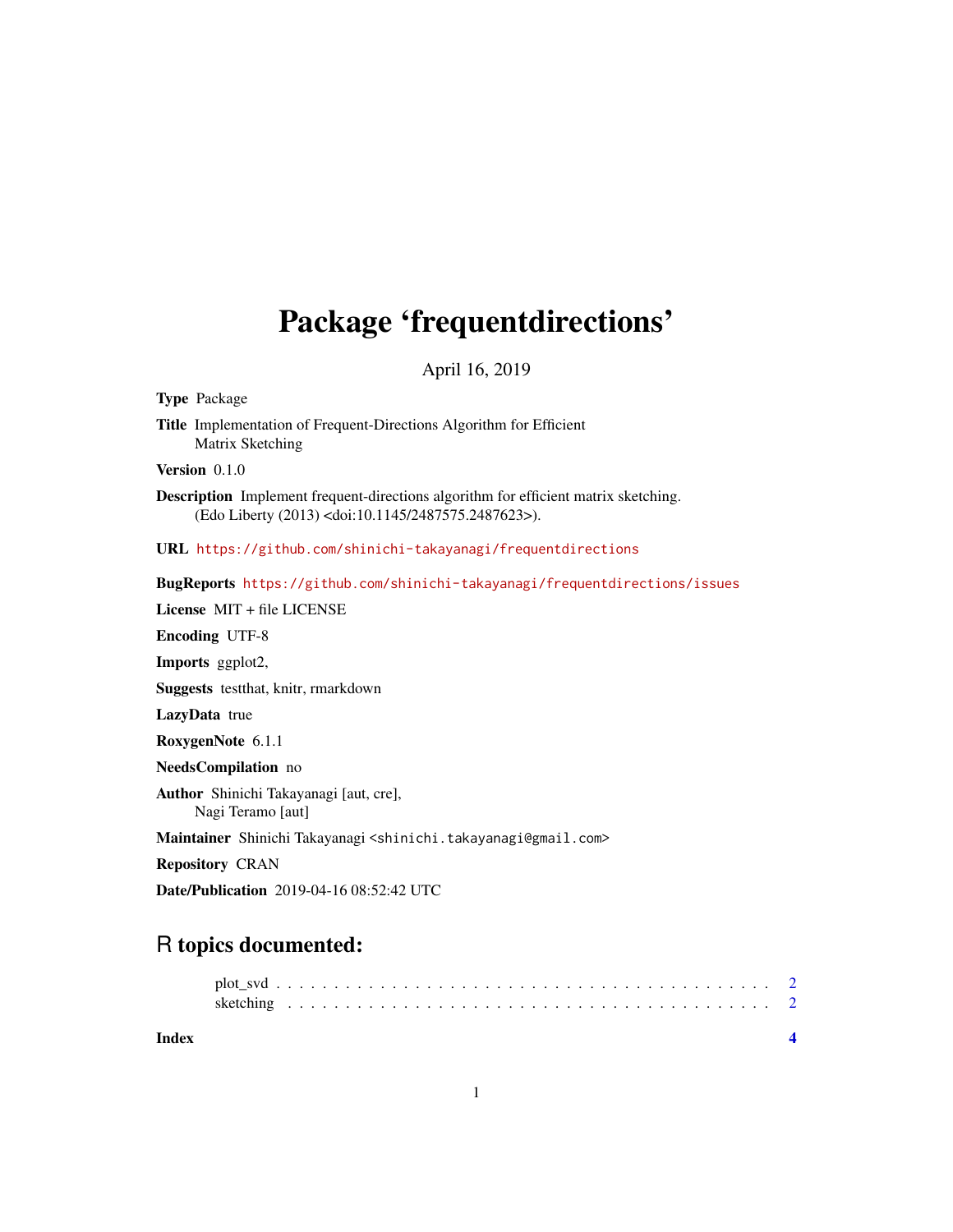<span id="page-1-0"></span>

#### Description

Plot data using the first and second singular vector

#### Usage

plot\_svd(a, label = NULL, b = a)

#### Arguments

| a     | Original matrix to be sketched (n x m)                                   |
|-------|--------------------------------------------------------------------------|
| label | Group index for each a's row. These values are used for group and color. |
|       | A sketched matrix $(1 x m)$                                              |

#### Examples

```
# Dummy data
size_col <- 50
size_row <- 10^3
x <- matrix(
  c(rnorm(size_row * size_col), rnorm(size_row * size_col, mean=1)),
  ncol = size_col, byrow = TRUE
)
x \leftarrow scale(x)y <- rep(1:2, each=size_row)
# Show 2D plot using SVD
frequentdirections::plot_svd(x, y)
# Matrix Skethinc(l=6)
b <- frequentdirections::sketching(x, 6, 10^(-8))
# Show 2D plot using sketched matrix and show similar result with the above
# That means that 6 dim is enough to express the original data matrix (x)
frequentdirections::plot_svd(x, y, b)
```
sketching *Compute a sketch matrix of input matrix*

#### Description

Compute a sketch matrix of input matrix

#### Usage

sketching(a,  $1$ , eps =  $10^(-8)$ )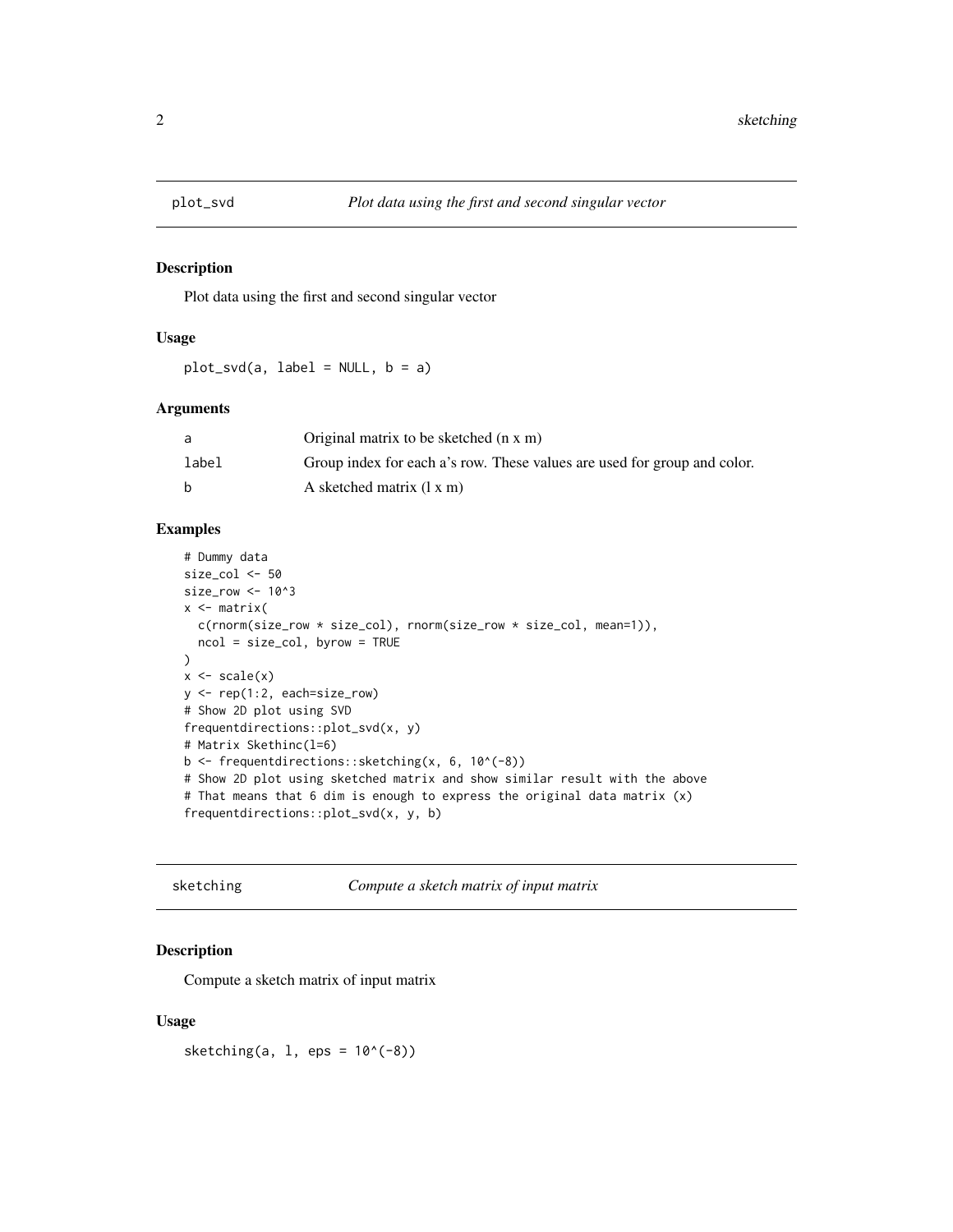#### sketching 3

#### Arguments

| a   | Original matrix to be sketched (n x m)                                                                        |
|-----|---------------------------------------------------------------------------------------------------------------|
| -1. | The number of rows in sketched matrix $(1 x m)$                                                               |
| eps | If a value is smaller than eps, that is considered as equal to zero. The default<br>value is $10^{\circ}(-8)$ |

#### Examples

```
# Dummy data
size_col <- 50
size_row <- 10^3
x \leftarrow matrix(
 c(rnorm(size_row * size_col), rnorm(size_row * size_col, mean=1)),
 ncol = size_col, byrow = TRUE
\lambdax \leftarrow scale(x)y <- rep(1:2, each=size_row)
# Show 2D plot using SVD
frequentdirections::plot_svd(x, y)
# Matrix Skethinc(l=6)
b <- frequentdirections::sketching(x, 6, 10^(-8))
# Show 2D plot using sketched matrix and show similar result with the above
# That means that 6 dim is enough to express the original data matrix (x)
frequentdirections::plot_svd(x, y, b)
```